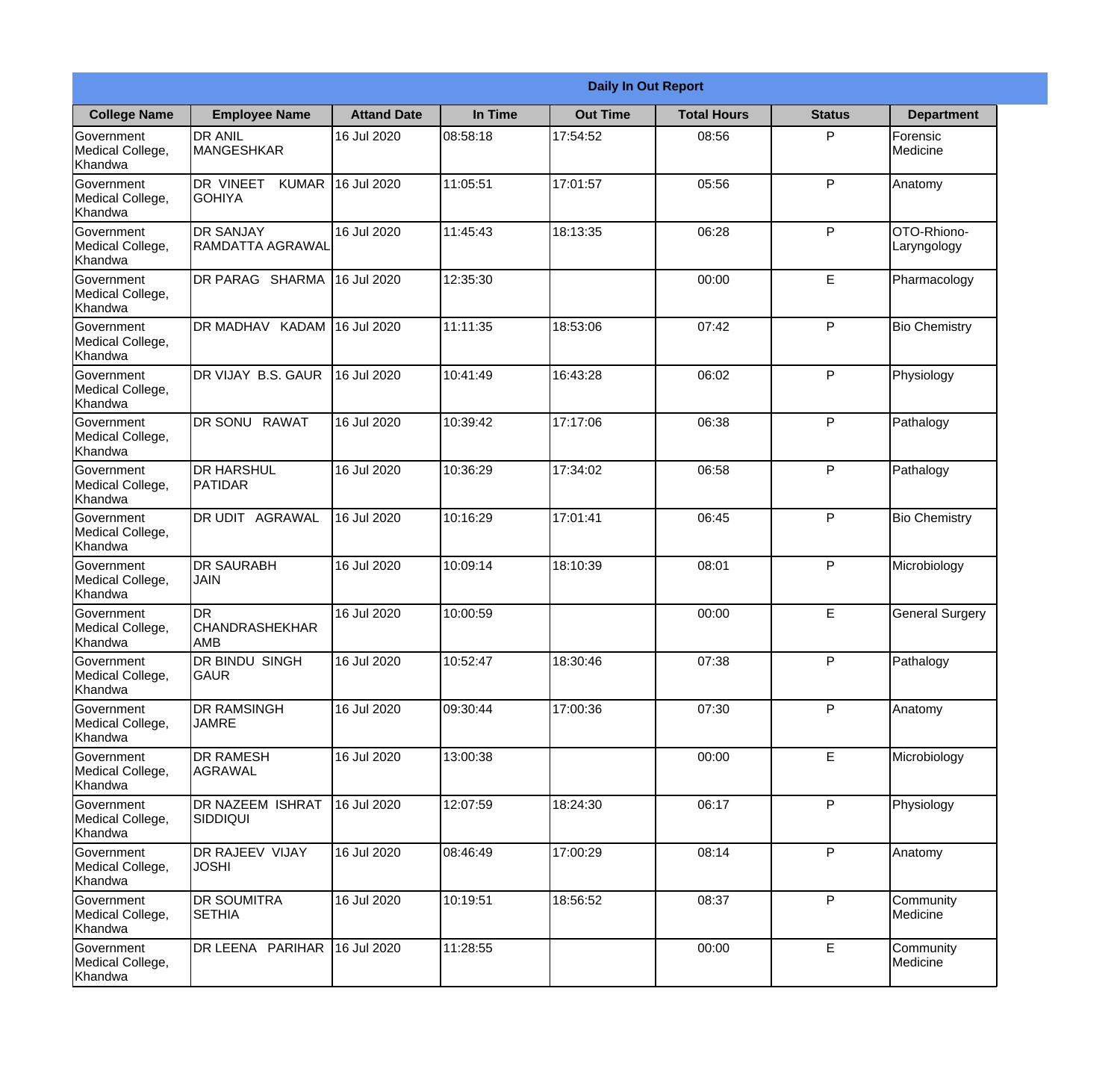| <b>Designation</b>                  | <b>Category</b>     |
|-------------------------------------|---------------------|
| Assistant Professor   Para Clinical |                     |
| Professor                           | Non Clinical        |
| Professor                           | Clinical            |
| Professor                           | Para Clinical       |
| <b>Assistant Professor</b>          | Non Clinical        |
| Associate Professor Non Clinical    |                     |
| Demonstrator/Tutor   Para Clinical  |                     |
| Assistant Professor   Para Clinical |                     |
| Associate Professor Non Clinical    |                     |
| Associate Professor Para Clinical   |                     |
| <b>Assistant Professor</b>          | IClinical           |
| Associate Professor Para Clinical   |                     |
| Demonstrator/Tutor   Non Clinical   |                     |
| Assistant Professor   Para Clinical |                     |
| Professor                           | <b>Non Clinical</b> |
| <b>Assistant Professor</b>          | Non Clinical        |
| <b>Assistant Professor</b>          | Para Clinical       |
| Assistant Professor   Para Clinical |                     |

## **Daily In Out Report**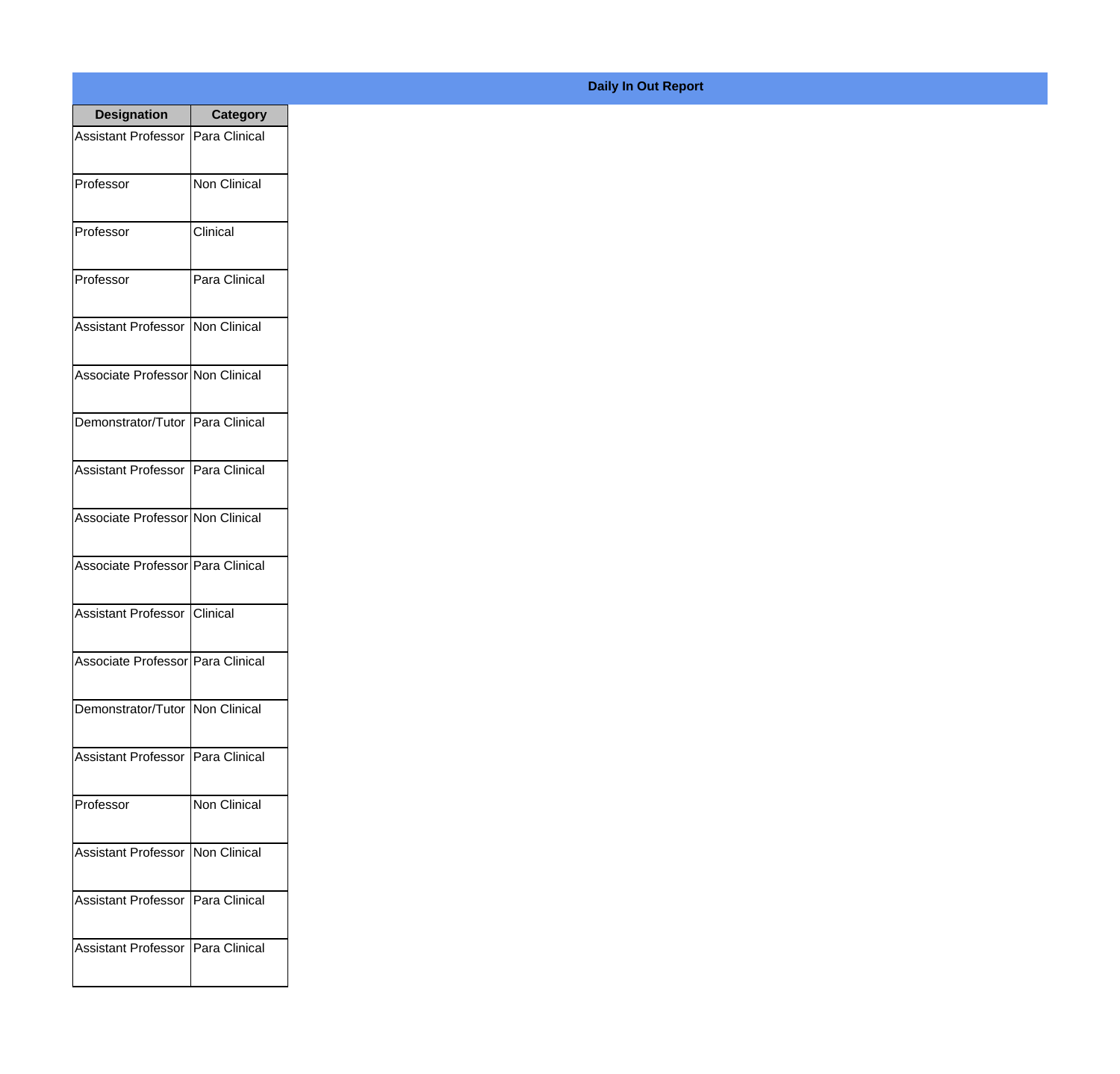|                                                         |                                                       |             |           |          | <b>Daily In Out Report</b> |   |                         |
|---------------------------------------------------------|-------------------------------------------------------|-------------|-----------|----------|----------------------------|---|-------------------------|
| Government<br>Medical College,<br>Khandwa               | <b>MR PIYUSH KUMAR</b><br><b>MISHRA</b>               | 16 Jul 2020 | 11:19:17  | 18:30:01 | 07:11                      | P | Community<br>Medicine   |
| Government<br>Medical College,<br>Khandwa               | DR SACHIN PARMAR 16 Jul 2020                          |             | 10:27:30  | 18:17:29 | 07:50                      | P | Community<br>Medicine   |
| <b>Government</b><br>Medical College,<br>Khandwa        | DR PRAMILA VERMA 16 Jul 2020                          |             | 11:49:04  | 18:13:14 | 06:24                      | P | Paediatrics             |
| <b>Government</b><br>Medical College,<br>Khandwa        | <b>DR MANOJ BALKE</b>                                 | 16 Jul 2020 | 10:40:45  |          | 00:00                      | E | Ophthalmology           |
| Government<br>Medical College,<br>Khandwa               | <b>DR RAKESH KUMAR</b><br><b>SHIVHARE</b>             | 16 Jul 2020 | 09:30:35  | 18:57:22 | 09:27                      | P | Microbiology            |
| <b>Government</b><br>Medical College,<br>Khandwa        | <b>DR GARIMA</b><br>IAGRAWAL VARSHNEY                 | 16 Jul 2020 | 11:59:40  |          | 00:00                      | E | Paediatrics             |
| Government<br>Medical College,<br>Khandwa               | <b>DR SIDDHARTH</b><br><b>BANODE</b>                  | 16 Jul 2020 | 09:16:03  | 17:01:31 | 07:45                      | P | Pharmacology            |
| Government<br>Medical College,<br>Khandwa               | <b>DR CHANDNI</b><br>KAROLE                           | 16 Jul 2020 | 10:07:39  |          | 00:00                      | E | Ophthalmology           |
| Government<br>Medical College,<br>Khandwa               | <b>DR PRIYA KAPOOR</b><br>KAPOOR                      | 16 Jul 2020 | 10:26:21  |          | 00:00                      | E | Pathalogy               |
| <b>Government</b><br>Medical College,<br><b>Khandwa</b> | <b>DR SAPNA</b><br><b>MAHESHRAM</b>                   | 16 Jul 2020 | 10:59:52  | 18:13:23 | 07:14                      | P | Community<br>Medicine   |
| Government<br>Medical College,<br>Khandwa               | <b>DR SEEMA</b><br><b>SUDHAKARRAO</b><br><b>SUTAY</b> | 16 Jul 2020 | 10:58:13  | 18:55:18 | 07:57                      | P | Forensic<br>Medicine    |
| Government<br>Medical College,<br>Khandwa               | <b>DR AJAY</b><br><b>NARWARIYA</b>                    | 16 Jul 2020 | 109:46:28 | 18:15:30 | 08:29                      | P | Microbiology            |
| Government<br>Medical College,<br>Khandwa               | DR RAKESH SINGH<br><b>HAZARI</b>                      | 16 Jul 2020 | 14:57:38  |          | 00:00                      | E | Pathalogy               |
| Government<br>Medical College,<br>Khandwa               | <b>DR ANANT</b><br><b>TUKARAM PAWAR</b>               | 16 Jul 2020 | 11:44:11  |          | 00:00                      | E | Community<br>Medicine   |
| Government<br>Medical College,<br>Khandwa               | DR SHAIKH M.KHALIQ 16 Jul 2020                        |             | 10:46:49  |          | 00:00                      | E | <b>Bio Chemistry</b>    |
| Government<br>Medical College,<br>Khandwa               | <b>DR MAHENDRA</b><br>PANWAR                          | 16 Jul 2020 | 09:52:45  |          | 00:00                      | E | Orthopaedics            |
| Government<br>Medical College,<br>Khandwa               | <b>DR RANJEET</b><br><b>BADOLE</b>                    | 16 Jul 2020 | 10:22:27  |          | 00:00                      | E | <b>General Medicine</b> |
| Government<br>Medical College,<br>Khandwa               | <b>DR ASHOK</b><br>BHAUSAHEB NAJAN                    | 16 Jul 2020 | 10:53:01  | 17:16:05 | 06:23                      | P | Forensic<br>Medicine    |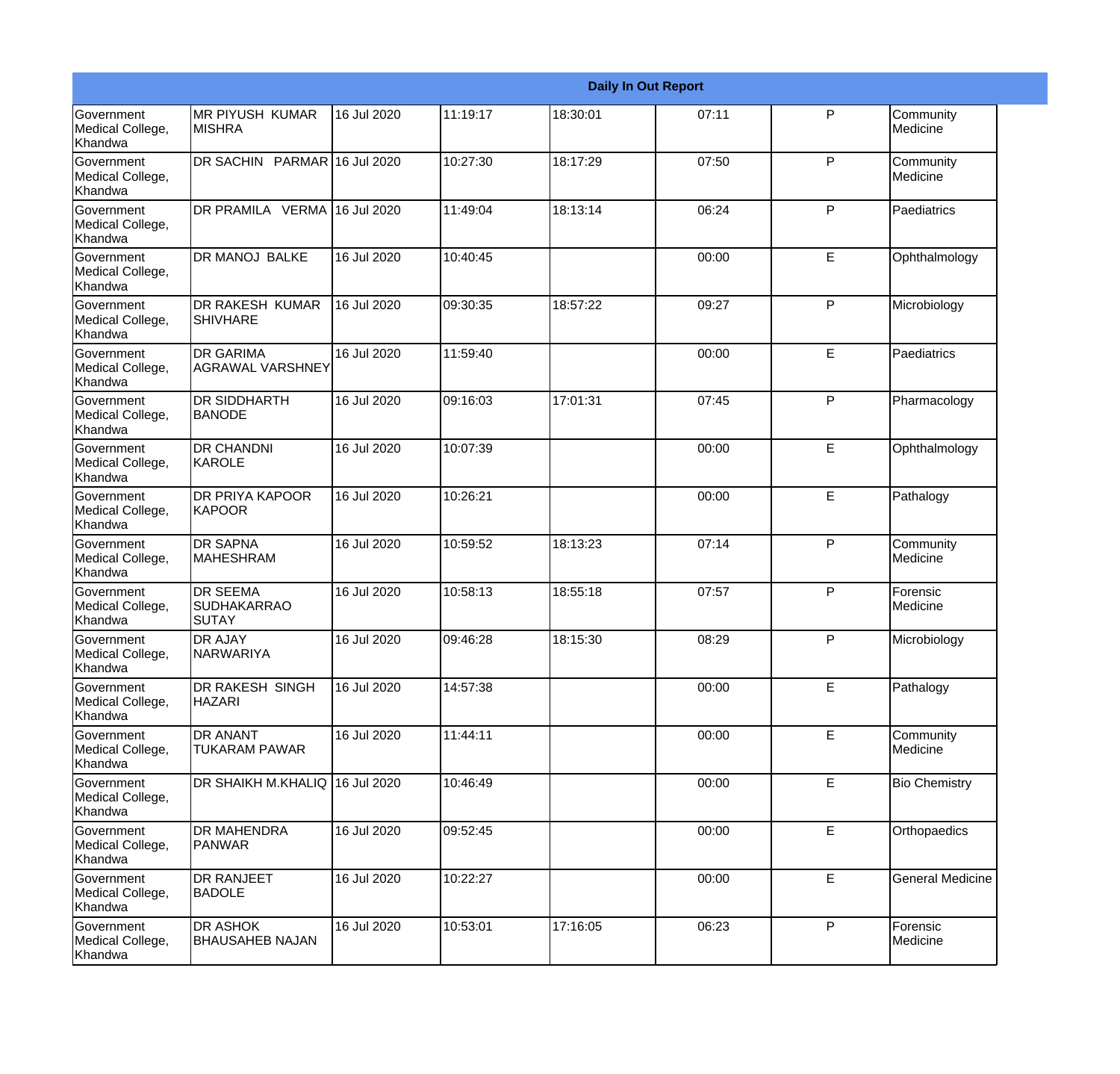| Statistician                        | Para Clinical |
|-------------------------------------|---------------|
| Assistant Professor   Para Clinical |               |
|                                     |               |
| Professor                           | Clinical      |
| Assistant Professor Clinical        |               |
| Demonstrator/Tutor Para Clinical    |               |
| Associate Professor Clinical        |               |
| Associate Professor   Para Clinical |               |
| Assistant Professor Clinical        |               |
| Demonstrator/Tutor Para Clinical    |               |
| Associate Professor Para Clinical   |               |
| Professor                           | Para Clinical |
| Demonstrator/Tutor Para Clinical    |               |
|                                     |               |
| Professor                           | Para Clinical |
| Professor                           | Para Clinical |
| Professor                           | Non Clinical  |
| Assistant Professor Clinical        |               |
| Assistant Professor Clinical        |               |
| Associate Professor Para Clinical   |               |
|                                     |               |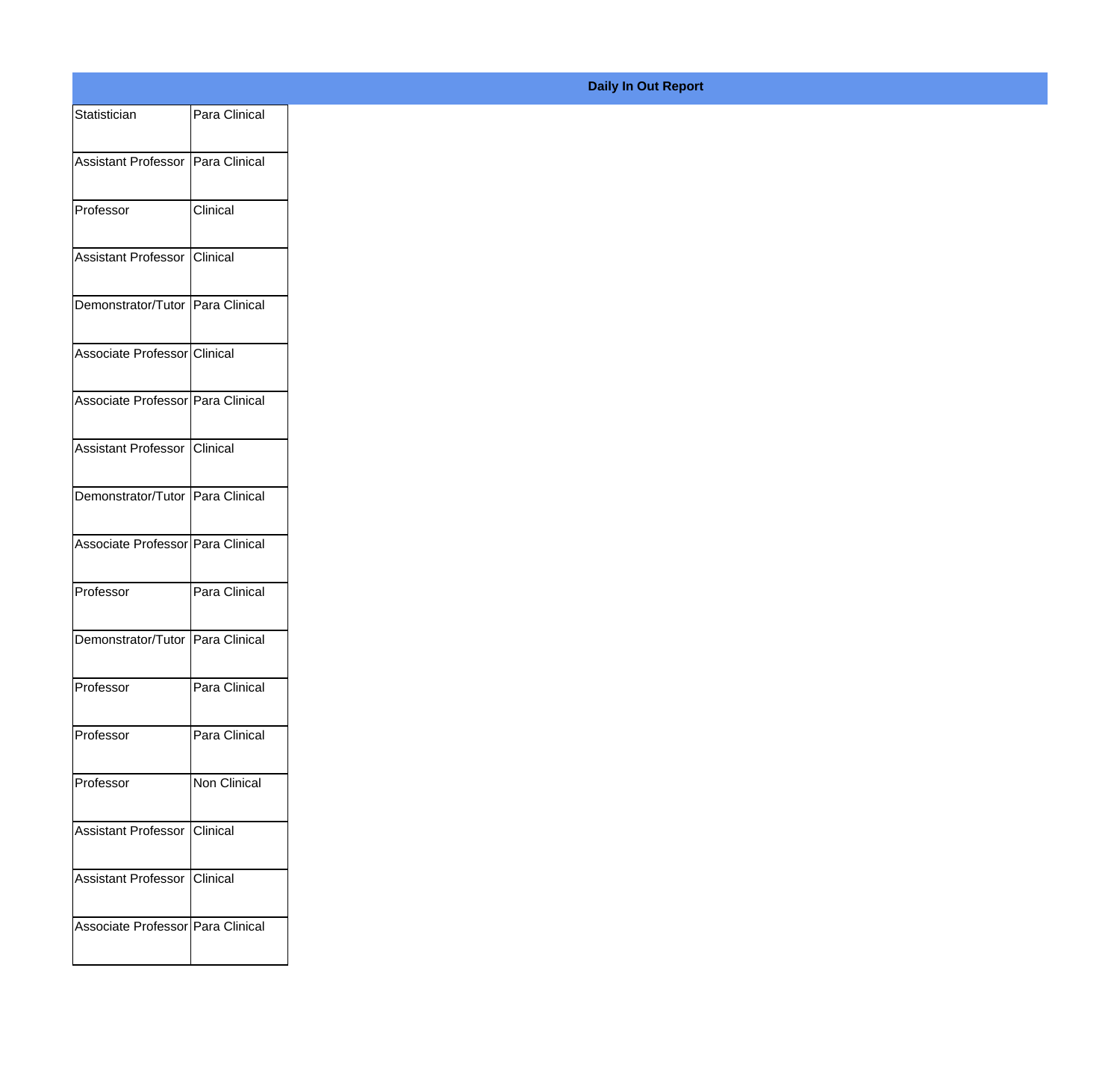|                                                         |                                                   |             |          |          | <b>Daily In Out Report</b> |              |                             |
|---------------------------------------------------------|---------------------------------------------------|-------------|----------|----------|----------------------------|--------------|-----------------------------|
| <b>Government</b><br>Medical College,<br><b>Khandwa</b> | DR SANGEETA<br><b>CHINCHOLE</b>                   | 16 Jul 2020 | 11:08:05 |          | 00:00                      | E            | Physiology                  |
| <b>Government</b><br>Medical College,<br>Khandwa        | DR NEERAJ KUMAR                                   | 16 Jul 2020 | 09:52:06 | 17:21:26 | 07:29                      | $\mathsf{P}$ | Dentisry                    |
| <b>Government</b><br>Medical College,<br>Khandwa        | DR VIJAY NAYAK                                    | 16 Jul 2020 | 11:09:29 | 17:00:21 | 05:51                      | P            | Anatomy                     |
| Government<br>Medical College,<br>Khandwa               | DR SUNIL BAJOLIYA                                 | 16 Jul 2020 | 11:23:10 |          | 00:00                      | E            | OTO-Rhiono-<br>Laryngology  |
| <b>Government</b><br>Medical College,<br>Khandwa        | DR NISHA MANDLOI<br><b>PANWAR</b>                 | 16 Jul 2020 | 09:53:39 | 16:38:57 | 06:45                      | P            | Obstetrics &<br>Gynaecology |
| Government<br>Medical College,<br>Khandwa               | <b>DR SATISH</b><br><b>CHANDEL</b>                | 16 Jul 2020 | 10:40:37 | 19:27:18 | 08:47                      | P            | Pharmacology                |
| Government<br>Medical College,<br>Khandwa               | DR MUKTESHWARI<br>IGUPTA                          | 16 Jul 2020 | 10:25:38 | 16:53:11 | 06:28                      | P            | Pharmacology                |
| <b>Government</b><br>Medical College,<br>Khandwa        | DR YASHPAL RAY                                    | 16 Jul 2020 | 10:13:39 |          | 00:00                      | E            | Anatomy                     |
| <b>Government</b><br>Medical College,<br><b>Khandwa</b> | <b>DR VISHAL</b><br><b>KUMAR</b><br><b>THAKRE</b> | 16 Jul 2020 | 10:18:46 | 17:59:58 | 07:41                      | P            | Physiology                  |
| Government<br>Medical College,<br>Khandwa               | <b>DR SHAILENDRA</b><br><b>SINGH CHOUHAN</b>      | 16 Jul 2020 | 11:40:48 |          | 00:00                      | E.           | Orthopaedics                |
| <b>Government</b><br>Medical College,<br>Khandwa        | <b>MOHIT GARG</b>                                 | 16 Jul 2020 | 11:09:32 |          | 00:00                      | E            | <b>General Medicine</b>     |